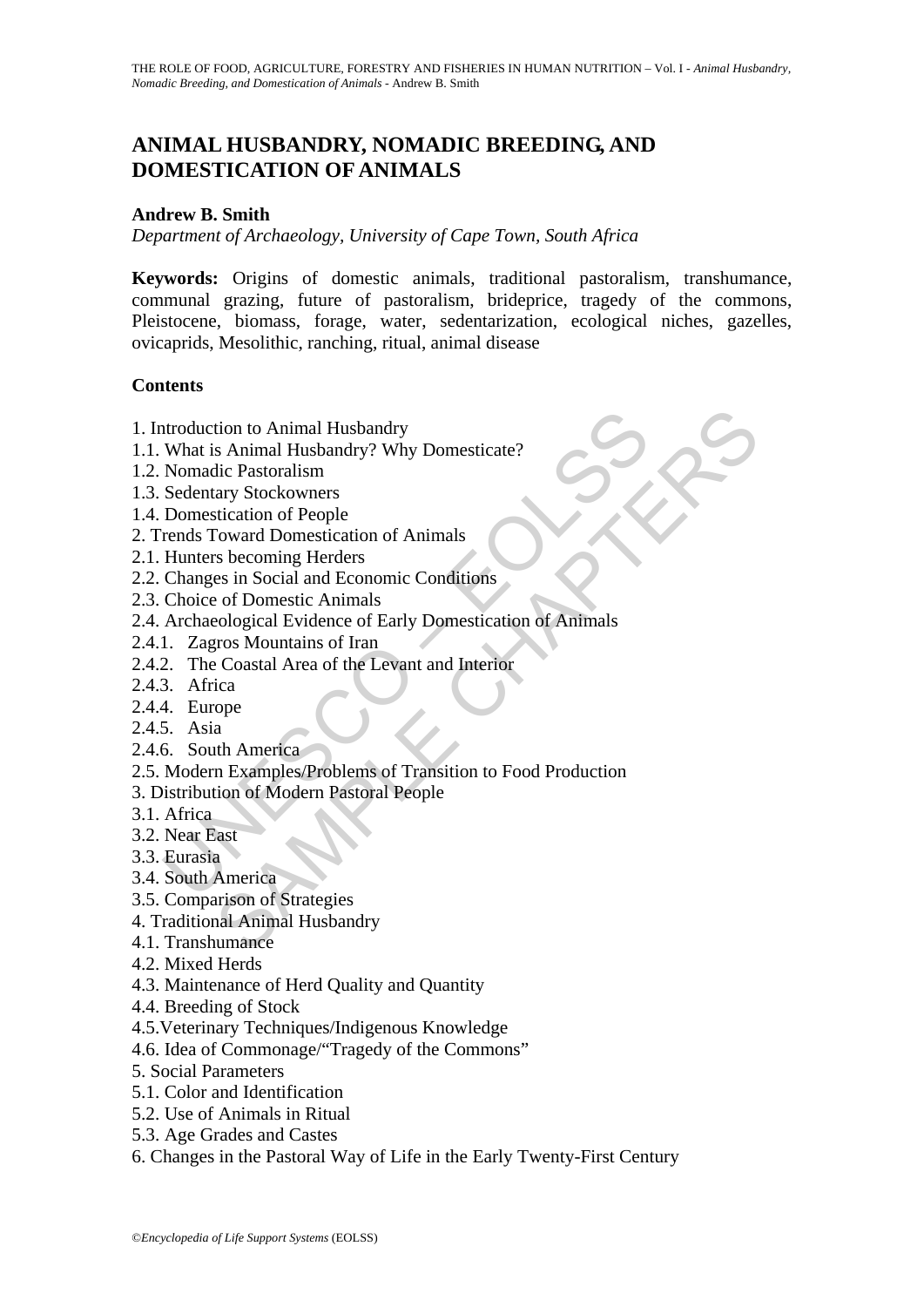- 6.1. Different Roles of Age Grades
- 6.2. Pressures on Land Use
- 6.3. Sedentarization and Taxation
- 6.4. War, Drought, and Famine
- 7. Future of Nomadic Pastoralism
- 7.1. Demands for Meat
- 7.2. Commercial Ranching
- 7.3. Marginalization
- 7.4. Space Needs and Population Pressures
- Glossary

Bibliography

Biographical Sketch

#### **Summary**

**numary**<br> **amatry**<br> **amatrical** of animals was a major step humans took toward foot<br>
tresulted in significant and enduring social changes, based on the<br>
ple for animals, and on the potential for social inequalities throu<sub>l</sub> tion of animals was a major step humans took toward food production.<br>
ed in significant and enduring social changes, based on the responsibilit<br>
animals, and on the potential for social inequalities through ownership.<br>
mes Domestication of animals was a major step humans took toward food production. This shift resulted in significant and enduring social changes, based on the responsibility of people for animals, and on the potential for social inequalities through ownership. The earliest domesticated animals (goats and sheep) first appeared in the Near East about 10 000 years ago, at the end of the Pleistocene, but were followed independently in Mesoamerica, the Indian subcontinent, and, some would argue, Africa. The potential range of animals for domestication was huge, and experimentation with controls over many animals occurred, but only a selected few were chosen.

By taking on the responsibility for animals, hunters had to make radical changes to their way of life. The close proximity of people to their stock might even be seen as a domestication of people. No longer could people be as free to hunt and gather when they needed to, because the animals increasingly had to be taken to pasture and water. The animals were such valuable assets for exchange and ritual purposes that they needed protection against both human and nonhuman predators.

In the twenty-first century, traditional pastoral people occupy the open grassland plains and shrub steppes where rainfall is too low or irregular for grain agriculture. Such semiarid environments require a mobile transhumant lifestyle, with the pastoralists taking their animals to grazing and water. The herders know empirically how to maintain their animals against epizootic diseases endemic to their area. They usually stress quantity, rather than quality, because their wealth and prestige are tied to the number of animals, which can be distributed among a number of dependents to spread risk and political power, or for bridewealth payments.

While there has never been an "empty land" with hunter/gatherers, pastoralists, and agriculturalists successively using the spaces and exploitation areas, pastoral people are more and more under pressure from expanding population growth, and there is less room to practice transhumant strategies.

At the beginning of the twenty-first century, pressures on land are affecting the grazing space of pastoral people, with rich and politically "connected" people dominating the pastoral economy and markets. In addition, many of the people of Africa and Central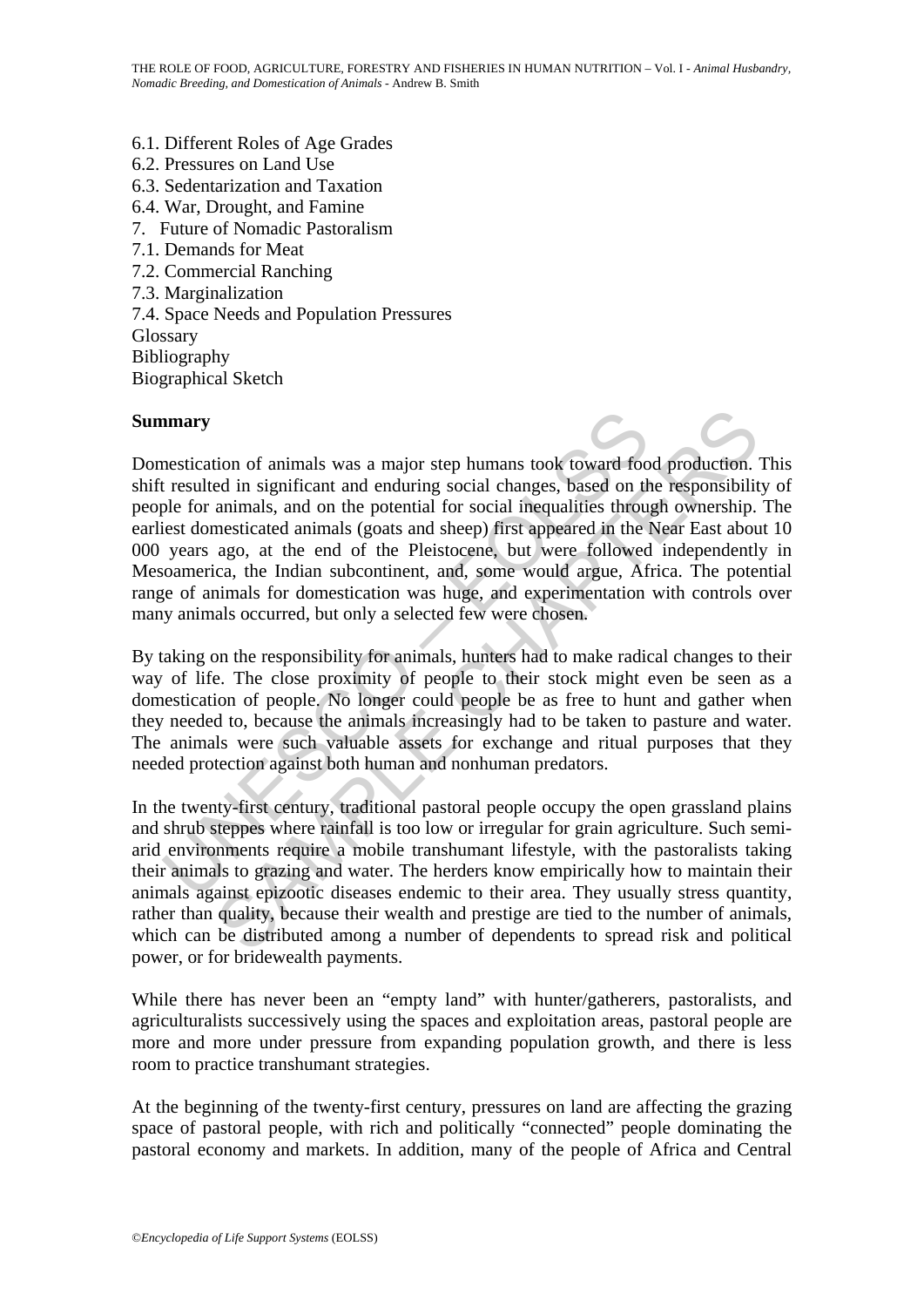Asia have been subjected to nasty conflicts where large numbers of automatic weapons disrupted their lives. These have compounded life in the somewhat precarious rangeland environments where droughts and subsequent famines have resulted in huge animal losses. Even so, transhumant pastoralism still remains the most efficient and sustainable use of these event-driven rainfall areas, and even though some "modern" descendents of pastoralist families may look down on their parents' way of life, the majority cling to the lifestyle as both rewarding and fruitful in psychosocial and economic terms.

# **1. Introduction to Animal Husbandry**

### **1.5. What is Animal Husbandry? Why Domesticate?**

ner in the northern part of feudal England who lived in a house (in lived in cottages), and who was bonded to do work for the L ording to the Oxford English Dictionary, "husbandry" is the "busi husbandman or farmer; tillag the northern part of feudal England who lived in a house (in contrast to co<br>in cottages), and who was bonded to do work for the Lord of the ma<br>to the Oxford English Dictionary, "husbandry" is the "business or occupa-<br>to th The word husband derives from the Old English meaning of "husbond," a substantial farmer in the northern part of feudal England who lived in a house (in contrast to cotters who lived in cottages), and who was bonded to do work for the Lord of the manor. According to the Oxford English Dictionary, "husbandry" is the "business or occupation of a husbandman or farmer; tillage or cultivation of the soil (including also the rearing of livestock)." This article will be concerned with traditional livestock rearing, and how this fits into the economic and social life of subsistence farmers and pastoralists in various parts of the world.

A person who rears livestock would be different from someone who hunted wild animals. Herders have their stock immediately to hand, but need to look after them. Hunters, by contrast, allow the wild game to take care of themselves. At one level this difference lies in access to meat and animal products, but at a more basic level the contrast is social, with animals being used in quite different ways, such as to cement social relationships, or for ceremonial needs.

Recognizing this difference leads to the question: why domesticate animals? To answer the question, a number of factors will be considered, such as when and where domestication occurred, and the social and economic ramifications of the responsibility for keeping stock (see *Historical Origins of Agriculture*).

# **1.6. Nomadic Pastoralism**

When one thinks of pastoral societies one usually has the impression of people on the move with their domestic stock. In many parts of the world grassland adaptation permits high biomass of large ungulates, such as the Serengeti plains of northern Tanzania, which are used by people with stock. The adaptive strategy requires residential mobility, because grazing animals will eat up the grass within an area and will need to move on. With livestock herding, such a pattern of movement is called *transhumance* and often requires whole family groups to move to new camps on a regular basis. Usually, however, this is not a random movement, but part of a yearly cycle where herders will use seasonal pastures and jealously guard their territories. The greater the pressure from animal and human population density, the more rigid the group boundaries become, unless there is an agreement between groups to allow access to forage. Such negotiation is crucial where droughts are common, or highly localized rainfall is the norm. Thus, where rains may fall in different places in different years, pasture areas become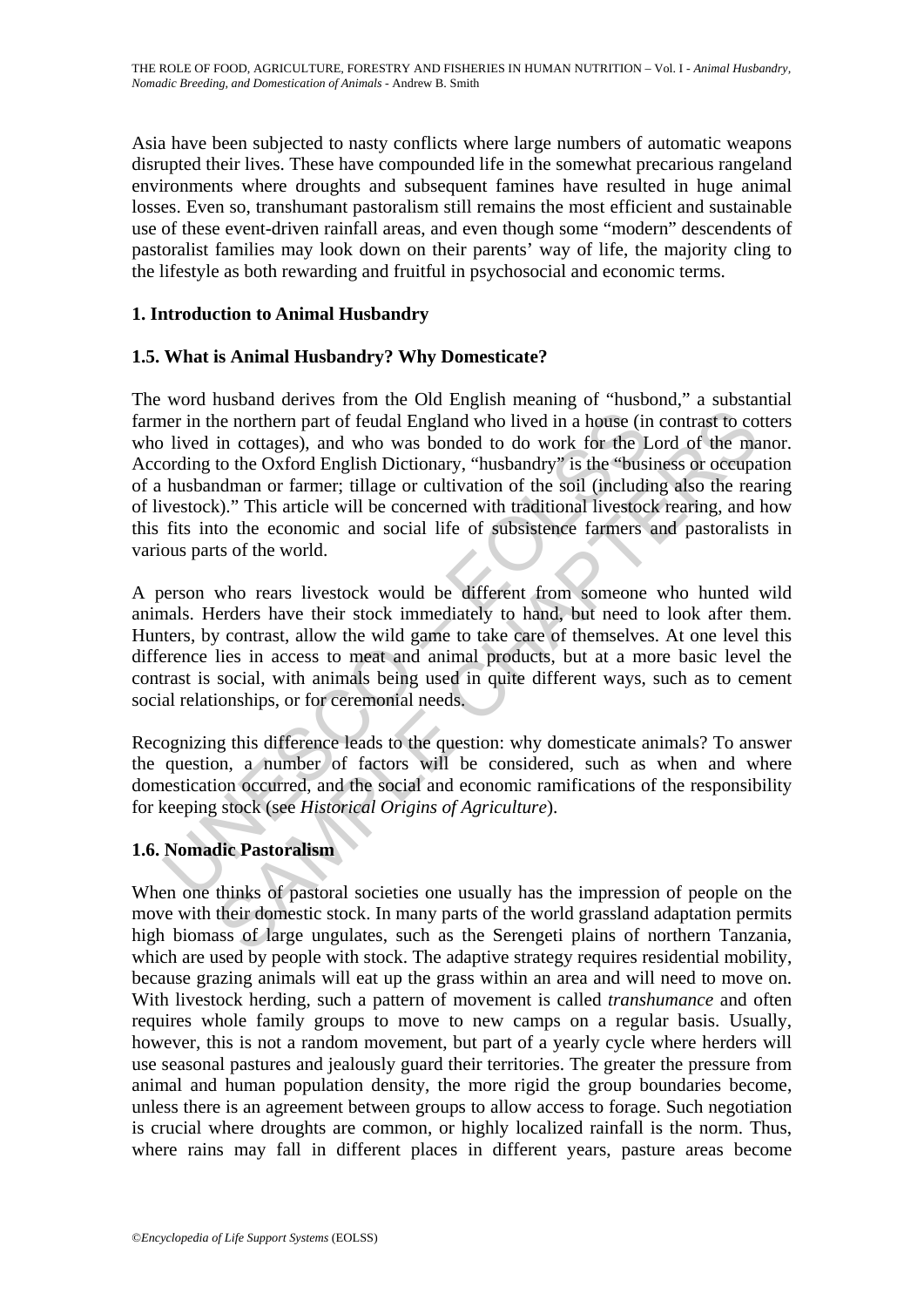common property, and rights to pasture seldom prohibit access when the necessary protocol is followed.

Other pasture systems may follow a serial use of the land, with one group moving in and out of a region, to be followed by another. This way tensions around access to pasture can be avoided.

Access to pasture is not the only resource that has to be negotiated. Water is another crucial factor in the adaptive strategy equation. After the rains, water can be widely available in surface pools or pans, but during the dry season families with animals are often forced to rely on permanent water sources, such as wells or riverbeds. Deep wells need to be maintained, and the person(s) who keeps the well open would be considered the "owner." In Mali, lower-status Tuareg men do this heavy work and own pulleys used to draw water. Anyone else has to pay to use the pulleys.

Within the strategy of nomadic pastoralism, the dry season is the make or break time of year, and this will be conditioned by the distance the herds have to travel between pasture and water. As the dry season progresses, the radius around a water hole from where pasture might be obtained increases to a point that the animals may become too weak to make the journey.

### **1.7. Sedentary Stockowners**

It of draw water. Anyone else has to pay to use the pulleys.<br>
in the strategy of nomadic pastoralism, the dry season is the maltimeter, and this will be conditioned by the distance the herds have<br>
it and that water. As the We water. Anyone else has to pay to use the pulleys.<br>
strategy of nonadic pastoralism, the dry season is the make or break tim<br>
this will be conditioned by the distance the herds have to travel bett<br>
divater. As the dry se Not all stockowners need to be transhumant. Animal holdings among farmers can be considerable, with their wealth tied up in cattle. Animal husbandry among such groups might entail the bulk of the herd being taken away from the homestead where fields are to be found for considerable periods of time, with the young men herding them staying in cattle camps. Alternatively, the animals can be given to other people to be looked after. The *mafisa* system of the Tswana is one such example, where Basarwa (Bushmen) herders will take care of the herds in turn for the milk and a small part of the reproductive output of the herd.

There are even examples of nomadic pastoralists whose grassland environment is so rich that they can stay in one place for long periods of time. The rich volcanic soils of the Serengeti allow some Maasai herders only to have to move their homesteads when dung and tick levels get too high.

# **1.8. Domestication of People**

By taking on the responsibility for animals, hunters had to make radical changes to their way of life. The close proximity of people to their stock might even be seen as domestication of people. No longer could people be as free to hunt and gather when needed, because the animals increasingly had to be taken to pasture and water. The animals were such valuable assets for exchange and ritual purposes that they needed protection against both human and nonhuman predators.

While a number of stock-holding groups managed to create the social mechanisms for leveling, so that no individual or family had greater numbers of animals than another, the more common pattern was realization of the potential for separation between rich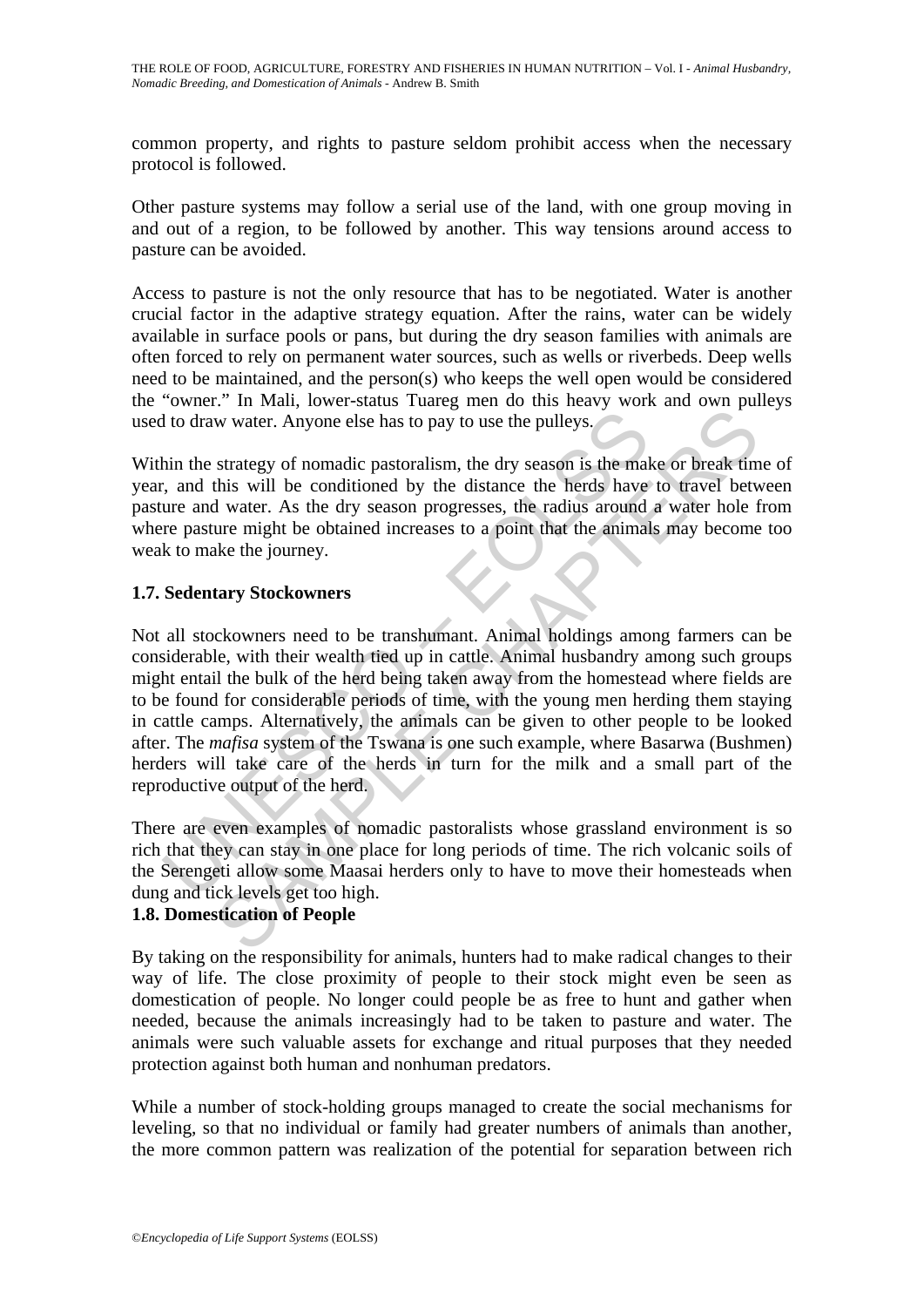owners and those with little or no stock. These wealth differentials could be translated into control of surplus, which, in turn, could be redistributed to give status to the rich.

While there are obvious advantages to hunters taking meat and other products from wild herds that can take care of themselves, the disadvantages are the time needed to procure the resource, and the periods when the prey species might be rare and difficult to find. By taking on responsibility for the herds, people had more immediate access to the animals for meat, and later milk.

### **2. Trends Toward Domestication of Animals**

### **2.6. Hunters becoming Herders**

Why people bothered with domestic animals probably had to do with a number of converging factors. As most of the dominant domestic animals used in farming today were domesticated in the Near East, it is in Eurasia that evidence for significant trends toward domestication is to be found.

y people bothered with domestic animals probably had to do<br>verging factors. As most of the dominant domestic animals use<br>e domesticated in the Near East, it is in Eurasia that evidence for<br>and domesticated in the Near East le bothered with domestic animals probably had to do with a numbe<br>
(factors. As most of the dominant domestic animals used in farming to<br>
sticated in the Near East, it is in Eurasia that evidence for significant tre<br>
nest At the end of the Pleistocene, some 12 000 years ago, conditions in Europe changed markedly with the retreat of the glaciers that had covered the northern latitudes. New ecological niches were opened up that offered resource potentials that had ramifications over a wide area (see *Forests and Grasslands as Cradles for Agriculture*). New aquatic environments were exploited, which led to the phrase "broad spectrum revolution" being coined. The basic condition was the adoption of smaller food "packages," not only of aquatic animals (fish, mammals, shellfish, and so on), but also plant foods. This is where there is a quantum leap in the harvesting of wild grains, which had to go hand in hand with the technology to roast and prepare cereals for human consumption (see *History of Agriculture* and *Ethnographic Aspects of Human Nutrition*). Grain consumption, and gradual control over wild stands, meant greater human population growth, to the extent that pressure on other resources, such as meat, meant looking for new ways of access. Heavy predation on herds of gazelle in the Near East may have resulted in diminishing returns. On the Mesopotamian Plain, the use of traps, called "desert kites," probably pushed gazelle populations close to the edge of extinction. For example, the site of Abu Hureyra has shown a faunal shift from 80% gazelles and 10% goats/sheep in the earlier period (11 000 years ago to 8500 years ago), to 80% ovicaprids and 10% gazelles by 8000 years ago. The ovicaprids were by this time domesticates, and, along with an increasingly sedentary lifestyle around grain agriculture, are indications of considerable economic and social shifts having taken place in this part of Syria and throughout much of the Near East.

# **2.7. Changes in Social and Economic Conditions**

As mentioned above, once people began to control animals and selectively breed them, they took on responsibility for assets that ultimately depended upon human intervention for survival and even reproduction. Close proximity to the stock meant learning about health needs of the animals. Because a number of diseases can be transmitted from wild animals to domestic stock, such as bovine pleuro-pneumonia, anthrax, and so on, some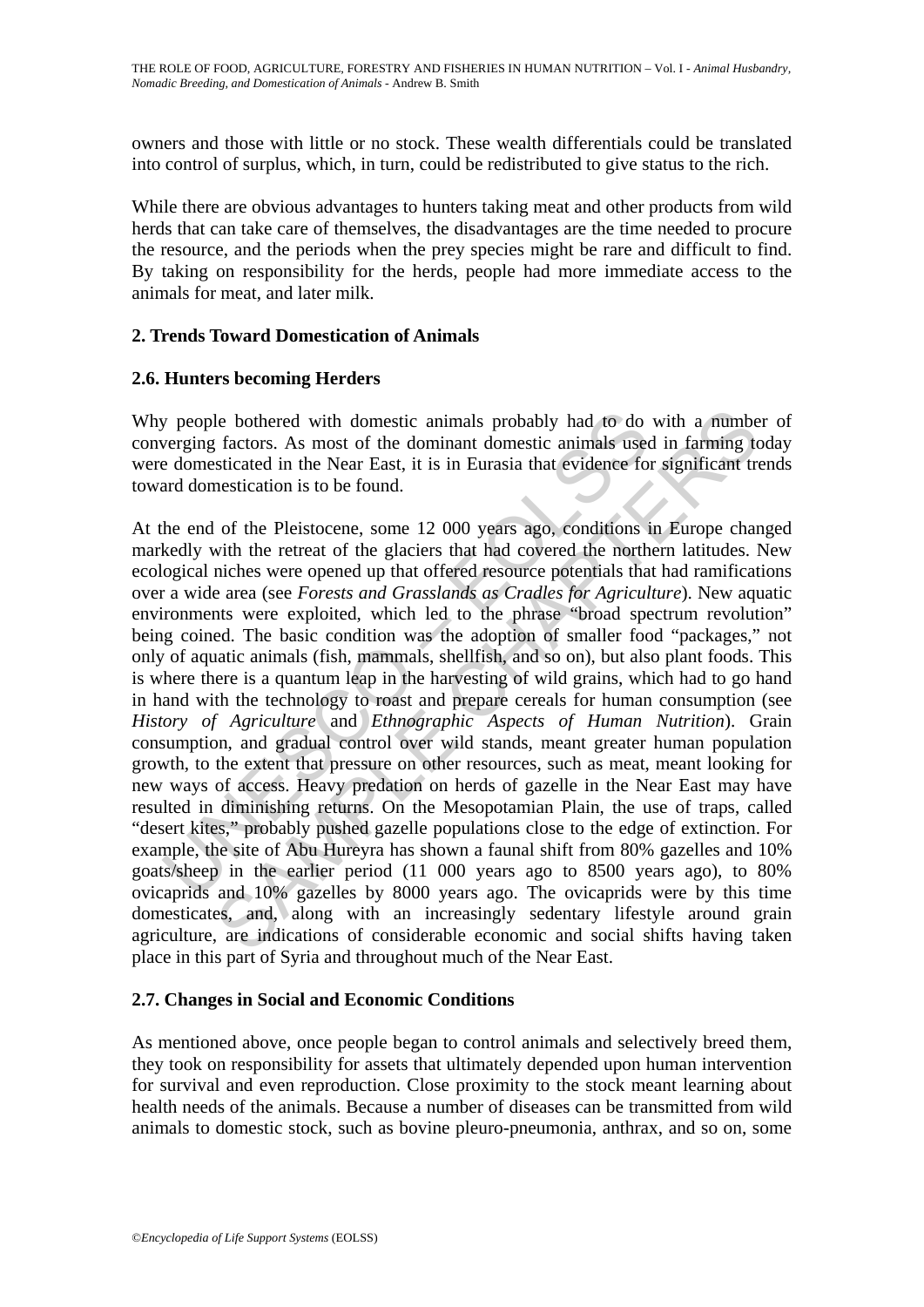herders stopped eating wild game, or they were cautious at least about keeping wild game products away from their herds.

Herd structure would have to contain at least 100 animals of all ages to allow for successful herd growth, while permitting regular off-take (both of meat and milk/blood), and to give some leeway against natural disasters. Having these many animals, or greater, would tie a herding family down, with the limiting factor becoming labor to take care of the needs of the herd, such as watering. This results in larger social groupings of herders than of hunters. An important social phenomenon among humans is that as the group size becomes larger than 10 individuals to 14 individuals, stresses will appear over time. If the group wishes to stay together, this will require mediation to resolve the disputes.

viduals who perform mediating tasks are usually respected elders<br>fs. Among nomadic hunting populations, leadership is not usua<br>ute is often settled by fission, with the antagonists moving away,<br>ting groups makes this more who perform mediating tasks are usually respected elders who are leader<br>ong nomadic hunting populations, leadership is not usually formalized<br>often settled by fission, with the antagonists moving away. The larger size<br>oups Individuals who perform mediating tasks are usually respected elders who are leaders or chiefs. Among nomadic hunting populations, leadership is not usually formalized and dispute is often settled by fission, with the antagonists moving away. The larger size of herding groups makes this more difficult, so leadership develops. This need not be fixed leadership, in a hereditary sense, or power passed on from a chief to his son, but the potential for control, both of wealth and labor, is nonetheless there and could be manipulated by a powerful personality. There are egalitarian herding societies, such as the Nuer of the Sudan, who are conscious of individual power and have institutional mechanisms against it. Even though they are considered acephalous, they were capable of effectively uniting against a common enemy, as the British forces found out to their peril in the 1920s.

# **2.8. Choice of Domestic Animals**

The potential range of animals for domestication was huge, and experimentation with controls over many occurred, but only a selected few were chosen. Why? There were probably several reasons. At the biological level, certain ungulate species were probably too difficult to control. In particular, various species of gazelles and *Ammotragus lervia* (Barbary sheep), which were heavily exploited by hunters, all have archaeological evidence of some attempts at control. As far as gazelles are concerned, their annual rutting pattern, where a male collects a harem of females and fights off intruders, may have made them difficult to breed under controlled conditions without some form of fencing. By contrast, work among other herd animals, such as wild buffalo, suggests that using the herd behavior to human advantage where people are not seen as a threat to the herd, could have allowed manipulation and control to take place.

Cattle and fat-tailed Eurasian sheep may have been a conscious choice by hunters whose usual prey tends to produce lean meat. The fat of cattle would have been highly prized. Among the Bushmen of southern Africa, fat, human sweat from trance healers, and honey all have spiritual potency, and to eat eland fat has a sexual connotation.

Another aspect of choices made may also have been the use of certain animals in ritual by hunters, and later by herders. The bull motif is a strong one in early Neolithic societies of Mesopotamia and Egypt, and cattle burials have been found in the Western Desert of Egypt dating to more than 7000 years ago.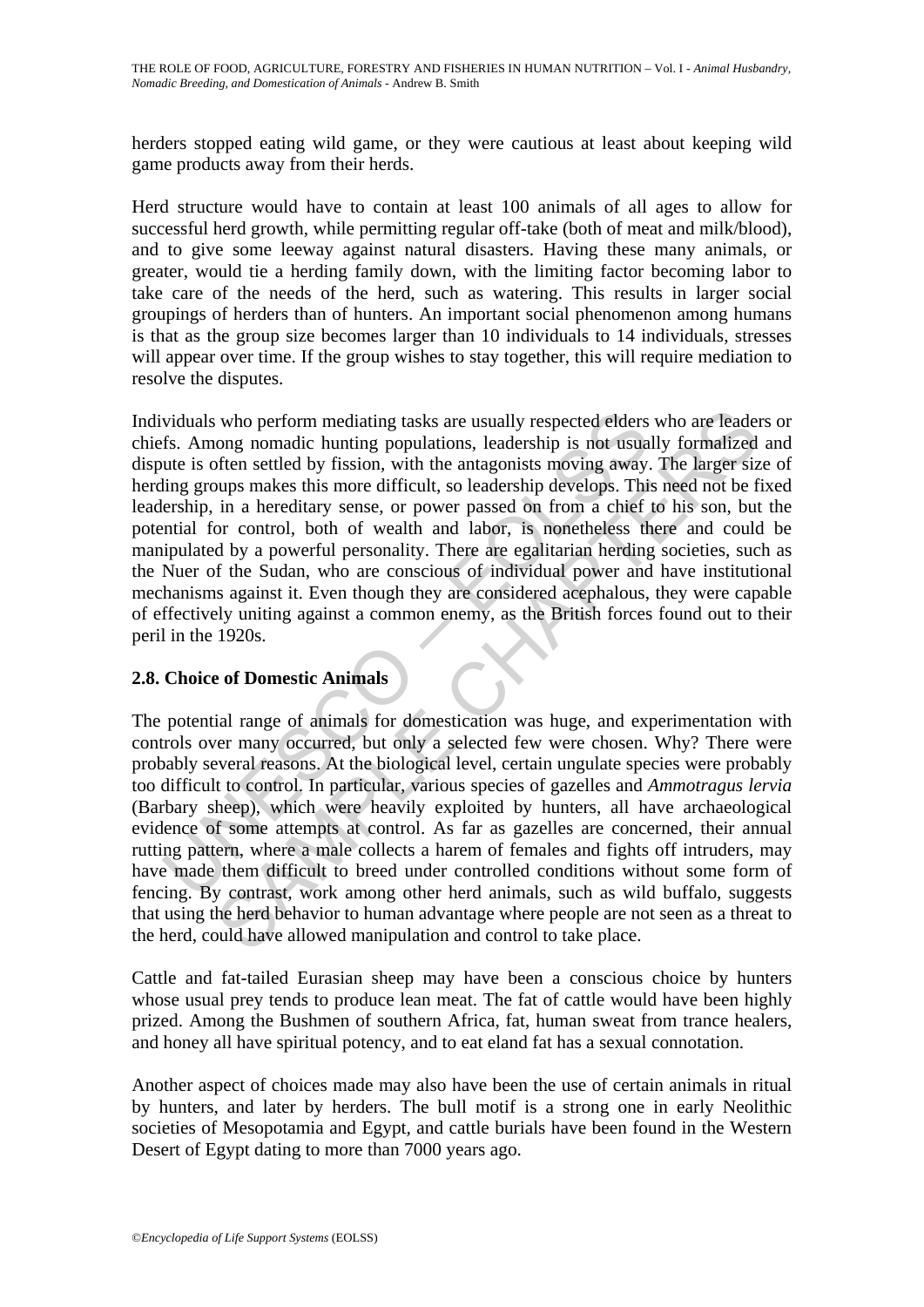### **2.9. Archaeological Evidence of Early Domestication of Animals**

By far the greatest effort to find origins of domestic animals has been concentrated in the Near East (see *Historical Origins of Agriculture*). In spite of many years of work, however, there are still questions to be answered. These have mostly to do with the mechanisms of change, mainly because it is difficult to see the transitions from hunting to food production in the archaeological record. Two areas have shown the most promise for understanding the changes that took place: the Zagros and the Levant.

### **2.9.1. Zagros Mountains of Iran**

lence of the transition to food production and the ecological a<br>ling societies there. At Ali Kosh on the Deh Luran Plain, a 7 m<br>ence covering 2000 years was found in an area where domestic<br>not flourish without human interv of the transition to food production and the ecological adaptation of ecieties there. At Ali Kosh on the Deh Luran Plain, a  $7$  m deep, stratigra overing 2000 years was found in an area where domesticates could survativit Intensive work on the edge of the foothills of eastern Iran has yielded important evidence of the transition to food production and the ecological adaptation of early herding societies there. At Ali Kosh on the Deh Luran Plain, a 7 m deep, stratigraphic sequence covering 2000 years was found in an area where domesticates could survive but not flourish without human intervention. In the earliest phase (dated between 9500 years ago and 8700 years ago), already crude rectangular houses of mud brick were being used. Most of the plant foods were natural to the area, but two grains (barley and emmer wheat) were exotics.

The animal remains included goats, sheep, and gazelle. The Deh Luran Plain would not have been the natural habitat for mountain species, such as goats, so it is reasonably certain that these were domesticates. About 40 sites are known from this area at different altitudes. There are good indications that the people were moving up into the hills in summer to avoid the stifling heat, and going down onto the plains in winter, a seasonal transhumance.

Of interest is the history of the shift from hairy to woolly sheep. The natural habitat of wild hairy sheep would have been the rolling foothills. Selection for wool-bearing sheep by about 9000 years ago meant problems for these animals, as one of the grasses, *Stipa*, will screw into the pelt causing serious infections in woolly animals. A new ecological niche on the Mesopotamian Plain opened up about 8000 years ago, which allowed a new *Stipa*-free habitat for the woolly animals and the industry of weaving.

# **2.9.2. The Coastal Area of the Levant and Interior**

Early work at such sites as Jericho (Palestine), Beidha and El Mallaha (Jordan), and later, Abu Hureyra (Syria) have offered a reasonable picture of a society known as the Natufian who lived 10 000 years ago. This cultural group was first recognized by Dorothy Garrod at the type-site of Wadi Natuf (Israel), who thought she was dealing with a Mesolithic industry adapted to fishing. Subsequent work showed that the early inhabitants of these sites relied more heavily on grain exploitation, and analyses showed these to be wild food grains. Significantly, the combination of fish and wild grain foods encouraged people to become sedentary. Other animal proteins came from the hunting of gazelles, goats, and sheep. In the later development at the sites during pre-pottery Neolithic "A" times, about 8000 years ago, the grains can be identified as domestic, and there is an increasing reliance on ovicaprids, leading to their control and domestication.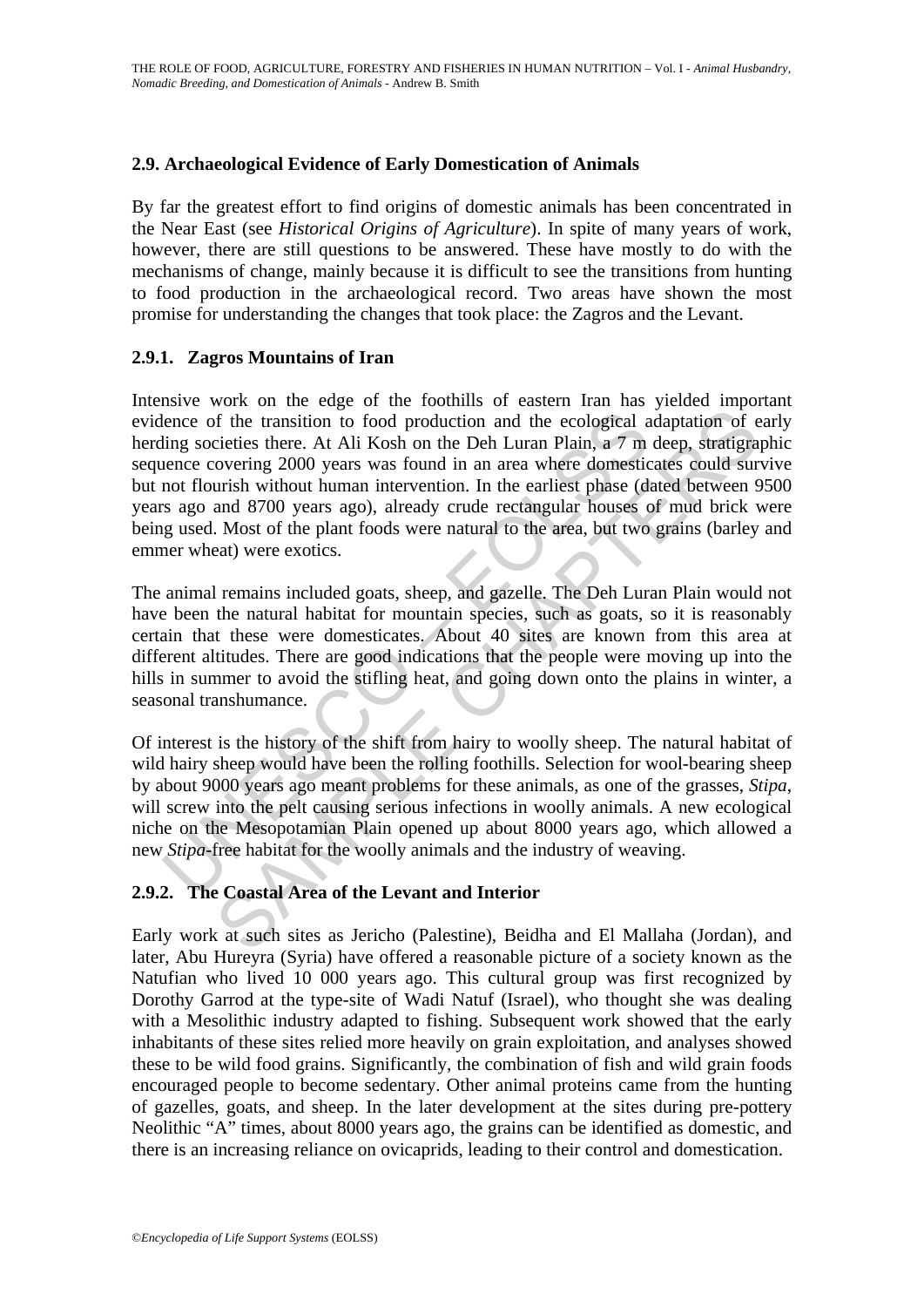- -
- -
- -

# TO ACCESS ALL THE **22 PAGES** OF THIS CHAPTER, Visi[t: http://www.eolss.net/Eolss-sampleAllChapter.aspx](https://www.eolss.net/ebooklib/sc_cart.aspx?File=E5-01A-01-04)

#### **Bibliography**

Barth F. (1961). *Nomads of South Persia: the Basseri Tribe of the Khamseh Confederacy*. Boston: Little, Brown. [A classic anthropological study of Iranian nomads which can be used as a general model for many pastoral people of the mountains of the Near East.]

For IA classic anthropological study of Iranian nomads which can be used a<br>pastoral people of the mountains of the Near East.]<br>on-Brock J. (1989). *The Walking Larder: Patterns of Domestication, Pasto*<br>oho: Unwin Hyman. [ Assice anthropological study of Iranian nomads which can be used as a general model<br>assice anthropological study of Iranian nomads which can be used as a general model<br>people of the mountains of the Near East.]<br>Hence The Clutton-Brock J. (1989). *The Walking Larder: Patterns of Domestication, Pastoralism and Predation*. London: Unwin Hyman. [A collection of papers presented at the First World Archaeological Congress in Southampton in 1987. The three sections of the book are: processes of animal domestication, studies of pastoral people, and human foragers of animals.]

Davis S.J.M. (1987). *The Archaeology of Animals*. London: Batsford. [A concise introduction to archaeozoology with several chapters on the domestication of animals.]

Equipe Ecologie et Anthropologie des Sociétés Pastorales (1979). *Pastoral Production and Society*. Cambridge, UK: Cambridge University Press. [Papers presented at an international colloquium on nomadic pastoralism in 1976, dealing with various aspects of pastoralism, such as pastoral models, environmental constraints, access to resources, social organization, and power, external forces, and trade.]

Fratkin E., Galvin K.A. and Roth E.A. (1994). *African Pastoralist Systems: An Integrated Approach*. London: Lynne Rienner. [Studies of various aspects of African pastoralism, ranging from the archaeology of East African pastoralism, mobility, and land use, through diet and nutrition, decisionmaking, land tenure, and so on.]

Galaty J.G. and Johnson D.L. (1990). *The World of Pastoralism: Herding Systems in Comparative Perspective*. London: Belhaven Press. [A collection of ethnographic studies of herding societies divided into ecological zones: 1) plains pastoralism; 2) pastoralism of desert and tundra; 3) mountain pastoralism.]

Mellaart J. (1975). *The Neolithic of the Near East*. London: Thames and Hudson. [A somewhat dated review of the development of neolithic societies in the Near East. Useful book on the archaeology of the period.]

Smith A.B. (1992). *Pastoralism in Africa: Origins and Development Ecology*. London: Hurst. [Encyclopedic review of pastoral origins in Africa, and interpretation of archaeological evidence through the study of adaptive strategies of modern pastoralists. Deals with the development of modern African pastoralism, its ecological adaptation, and its future.]

Spencer P. (1997). *The Pastoral Continuum: Marginalization of Tradition in East Africa.* Oxford, UK: Oxford University Press. [A detailed anthropological review of social and economic changes that have affected East African pastoralists during the colonial and post-colonial periods.]

#### **Biographical Sketch**

**Andrew B. Smith, Ph.D.**, is Associate Professor and Acting Head, Department of Archaeology, University of Cape Town. He received his Ph.D. from the University of California, Berkeley, in 1974 with a thesis on the origins of pastoral societies in the Saharan and Sahel Zones of West Africa. He did ethnoarchaeological work among Tuareg camel herders, and taught at the University of Ghana, Legon, 1973–1975. He was Adjunct Professor at Portland State University, Oregon, US, in 1976, and moved to